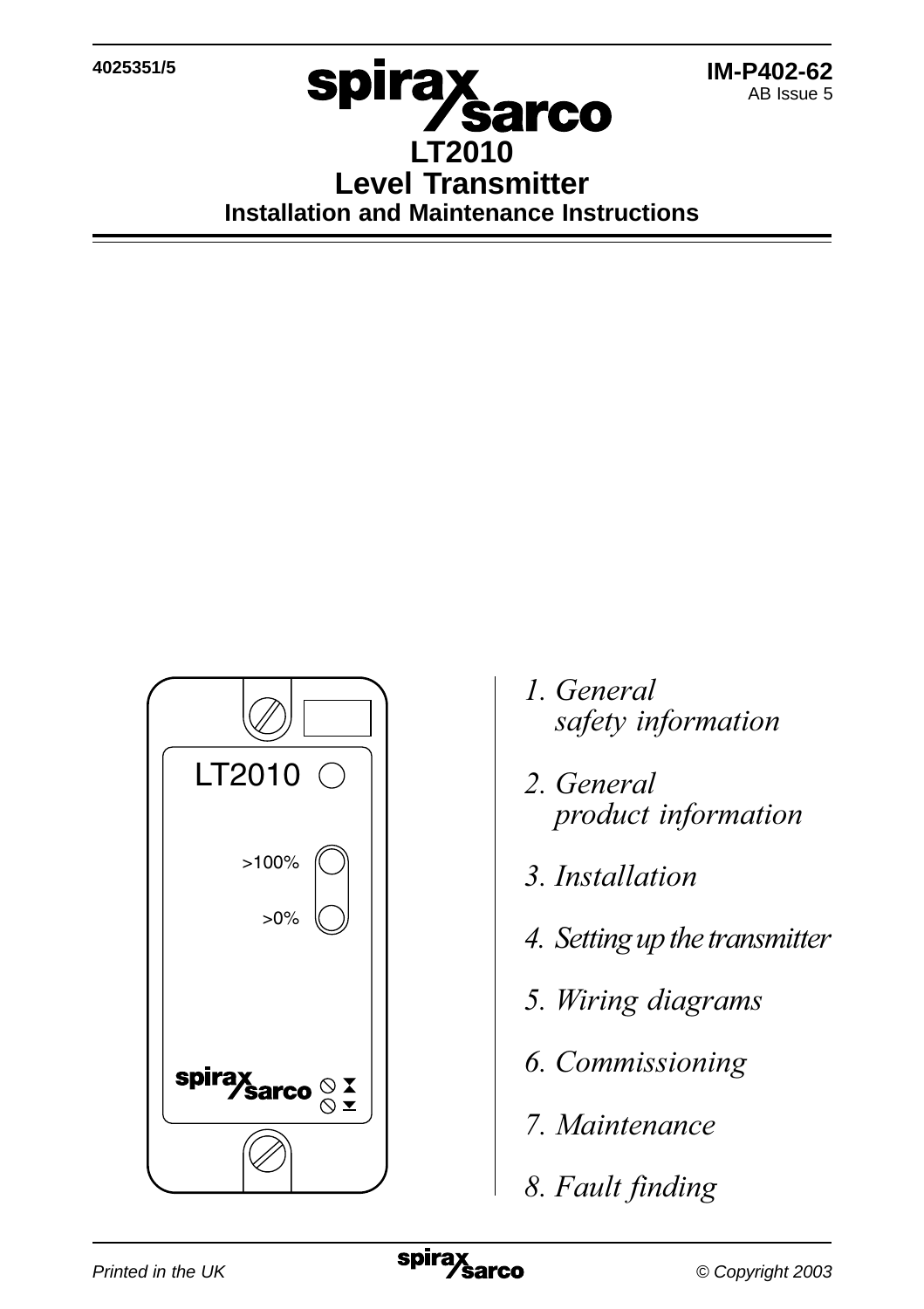## 1. General safety information

**Your attention is drawn to Safety Information Leaflet IM-GCM-10 as well as to any National or local regulations.**

**Safe operation of the product depends on it being properly installed, commissioned and maintained by a qualified person in compliance with the operating instructions.**

**It is essential to comply with general installation and safety instructions for pipeline and plant construction, as well as to make proper use of tools and safety equipment.**

**The product is designed and constructed to withstand the forces encountered during normal use. Use of the product for any other purpose, or failure to install the product in accordance with these Installation and Maintenance Instructions, could cause damage to the product, will invalidate the marking, and may cause injury or fatality to personnel.**

### **Warning**

**Isolate the mains supply before unplugging the transmitter since hazardous voltages will be exposed on the transmitter base. This product complies with the requirements of Electromagnetic Compatibility Directive 89/336/EEC by meeting the standards of:**

- **- BS EN 50081-1 (Emissions) and**
- **- BS EN 61000-6-2 (Immunity).**

**The following conditions should be avoided as they may create interference above the limits specified in BS EN 61000-6-2 if:**

- **- The product or its wiring is located near a radio transmitter.**
- **- Excessive electrical noise occurs on the mains supply. Power line protectors (ac) should be installed if mains supply noise is likely. Protectors can combine filtering, suppression, surge and spike arrestors.**
- **- Cellular telephones and mobile radios may cause interference if used within approximately 1 metre (39") of the product or its wiring. The actual separation distance necessary will vary according to the surroundings of the installation and the power of the transmitter.**

**If this product is not used in the manner specified by this IMI, then the protection provided may be impaired.**



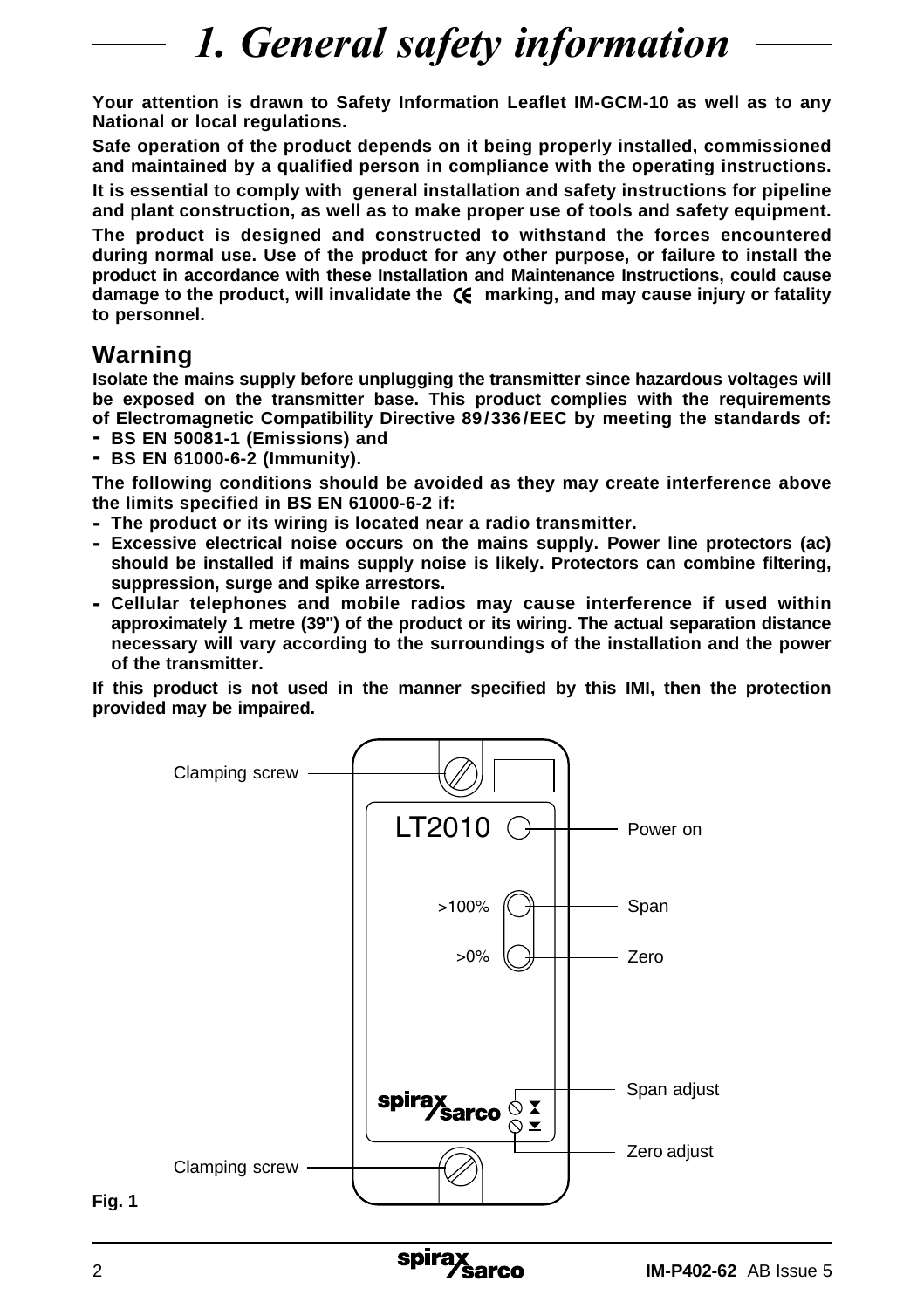# 2. General product information

The LT2010 is a level transmitter which converts the voltage output from a Spirax Sarco capacitance probe into an isolated 0 - 20 or 4 - 20 mA signal proportional to water level. The output can be scaled to represent any desired water level range, the gauge glass for example. Two or more transmitters may be used with a single capacitance probe if required.

The LT2010 can also power and be used with any 2 wire 0 - 20 or 4 - 20 mA transmitter, for example for pressure, temperature, or level transmission using a pressure or differential pressure transmitter. An inverse output can be selected for level monitoring with a differential pressure transmitter. The transmitter has LED indication of mains on, zero point, and span settings, and a wave filter function which gives an averaged output, maintaining a stable signal under the very different turbulence conditions found in tanks and high output boilers.

The LT2010 is set up before installation to suit the mains supply voltage and to provide the required functions, using internal switches. See 'Setting up the transmitter', Section 4. Calibration can be altered without removing or dismantling the unit, using the zero point and full scale/span potentiometers on the front panel.

| Maximum ambient temperature                 |                                                                                                                                                   | $55^{\circ}$ C  | (131°F)    |
|---------------------------------------------|---------------------------------------------------------------------------------------------------------------------------------------------------|-----------------|------------|
| Minimum ambient temperature                 |                                                                                                                                                   | $0^{\circ}$ C   | (32°F)     |
| <b>Pollution degree</b>                     |                                                                                                                                                   | 2               |            |
| Overvoltage category                        |                                                                                                                                                   | Н               |            |
| Indoor use only                             |                                                                                                                                                   |                 |            |
| Altitude                                    |                                                                                                                                                   | 2 000 m         | (6561 ft)  |
| Humidity                                    | Maximum relative humidity 80% for temperature up to 31°C (87.8°F)<br>decreasing linearly to 50% relative humidity at 40°C (104°F).                |                 |            |
| <b>Protection rating</b>                    |                                                                                                                                                   | IP40            |            |
| Mains supply voltage                        | 230 V setting                                                                                                                                     | 198 V - 264 V   |            |
|                                             | 115 V setting                                                                                                                                     | 99 V - 132 V    |            |
| Frequency                                   |                                                                                                                                                   | $50 - 60$ Hz    |            |
| <b>Fuse type</b>                            | 20 mm Cartridge, 100 mA anti-surge (T). For the UL version, replacement<br>fuses must be UL recognised to maintain the integrity of the approval. |                 |            |
| <b>Maximum power consumption</b>            |                                                                                                                                                   | 6 VA            |            |
| Maximum cable length (transmitter to probe) |                                                                                                                                                   | $100 \text{ m}$ | (328 ft)   |
| Terminal torque rating                      |                                                                                                                                                   | 1 N m           | (9 lbf ft) |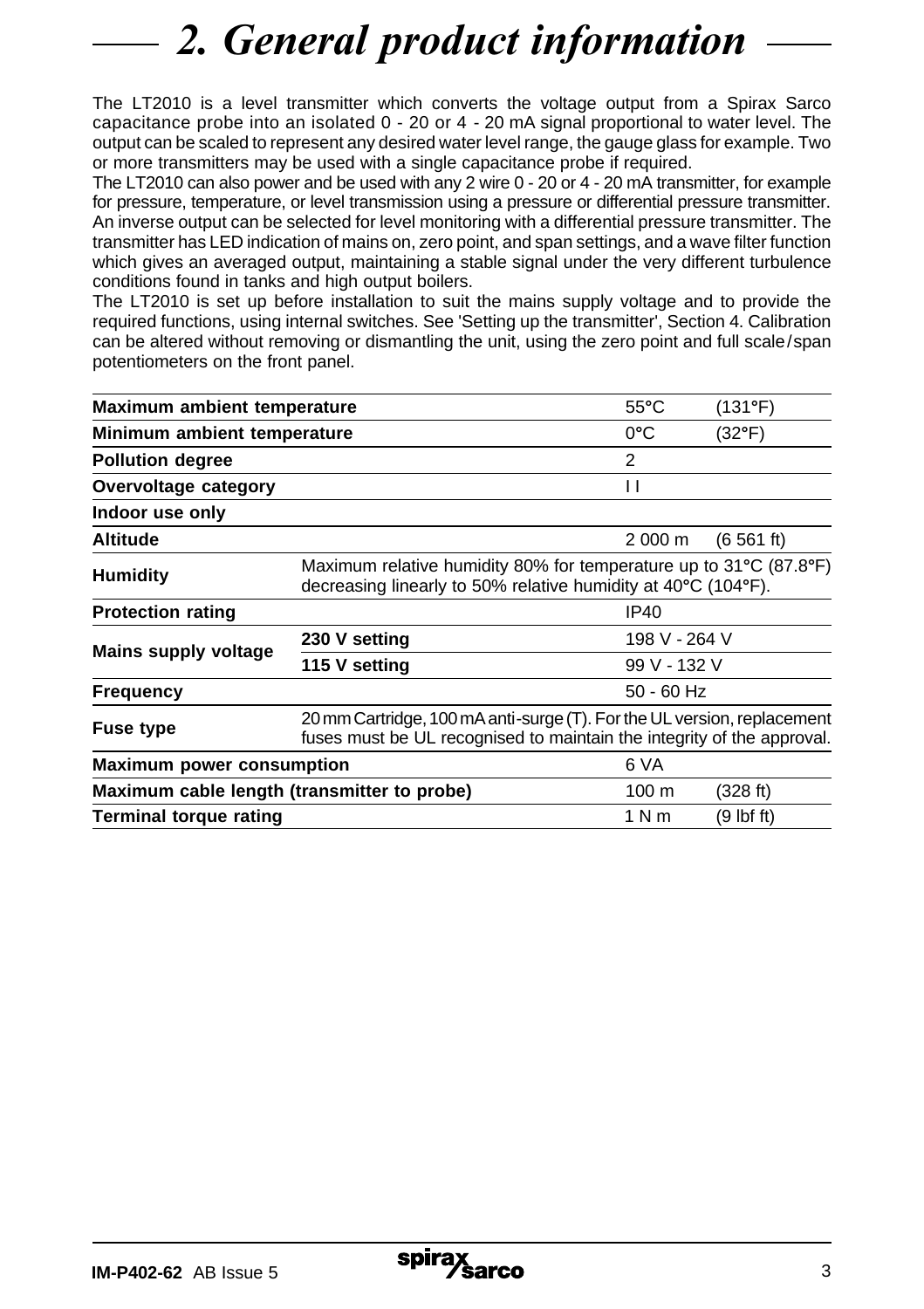# 3. Installation

### **WARNING:**

#### **Isolate the mains supply before unplugging the transmitter since hazardous voltages will be exposed on the transmitter base.**

To unplug the transmitter from its base, undo the two retaining screws and pull the transmitter straight forwards. Rocking the transmitter in the vertical plane will ease removal.

The transmitter must be installed in an enclosure or control panel to provide environmental protection (Pollution Degree 2). Spirax Sarco can provide suitable metal or plastic enclosures.

The transmitter may be mounted on a 'top hat' DIN rail using the clip provided or the clip can be removed and the transmitter base screwed directly to a chassis plate.

### **Caution: Allow 15 mm spacing between multiple units for air circulation.**

The transmitter is for installation Category II (Overvoltage category) and must be installed in accordance with IEC 60364 or equivalent. The transmitter and all connected circuits must have a common isolation system which meets the relevant requirements of IEC 60947-1 and IEC 60947-3 or equivalent. This must be positioned close to the transmitter and clearly identified as the disconnect device.

A quick blow 3 amp external fuse must be fitted in all phases of the transmitter supply.

For the US and Canadian markets the transmitter must be wired in accordance with the National and Local Electrical Code (NEC) or Canadian Electrical Code (CEC).

Screened high temperature, 3 core, 1 mm**²** (18 - 16 AWG) copper cable is required for the probe wiring. The maximum permitted length is 100 metres (328 ft). Use cable with a suitable temperature rating for the installation. Pirelli FP200 or Delta Crompton Firetuf OHLS are suitable cables for the standard version. Use NEC Class 1 wiring for the UL version.

Cabling should be installed in accordance with BS 6739 - Instrumentation in Process Control Systems: Installation design and practice or local equivalent.

Connect the screens as shown in the wiring diagrams (Section 5).

**If the product is not used in the manner specified by this IMI, then the protection provided may be impaired.**

## 4. Setting up the transmitter



- **-** Replace the printed circuit board.
- **-** Ensure that the LED's engage with the holes in the front panel.
- **-** Replace the rear cover panel.

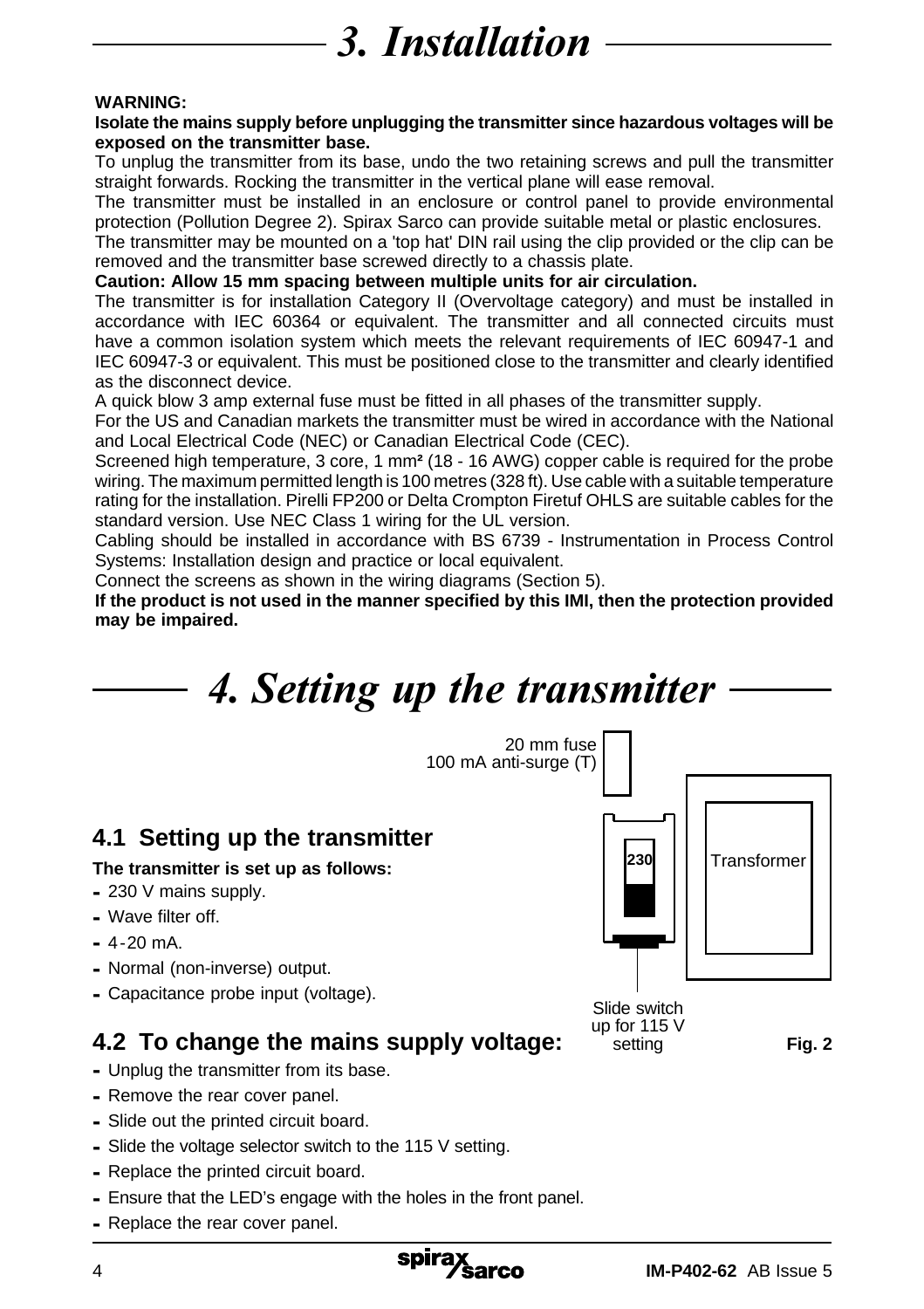## **4.3 To change the function settings**

- **-** Unplug the transmitter from its base.
- **-** Remove the rear cover panel.
- **-** Slide out the printed circuit board.
- **-** An 8-way switch on the printed circuit board determines the transmitter functions.
- **-** Set the switches to the positions shown in the diagram for the chosen functions.
- **-** Replace the printed circuit board.
- **-** Ensure that the LED's engage with the holes in the front panel.
- **-** Replace the rear cover panel.

**Note** that Switches 4, 5 and 7 are not used.

## **4.4 Current/voltage input - Switches 1 and 2**

The transmitter is supplied set for use with a capacitance probe, (voltage input).

If a current input is required, for use with a temperature transmitter for example, set switch 1 and 2 to ON.

## **4.5 Inverse output - Switch 3**

The transmitter is supplied set so that a rising level at the probe will give a rising output from the transmitter.

If a falling transmitter output is required with a rising input, as when using a differential pressure transmitter for level monitoring, set Switch 3 to OFF.

## **4.6. Wave filter - Switch 8**

This feature averages the signal over a longer period for high output boilers where waves and high turbulence may otherwise cause continuous oscillation of the output signal. If the wave filter is required, set Switch 8 to ON.



**Fig. 3**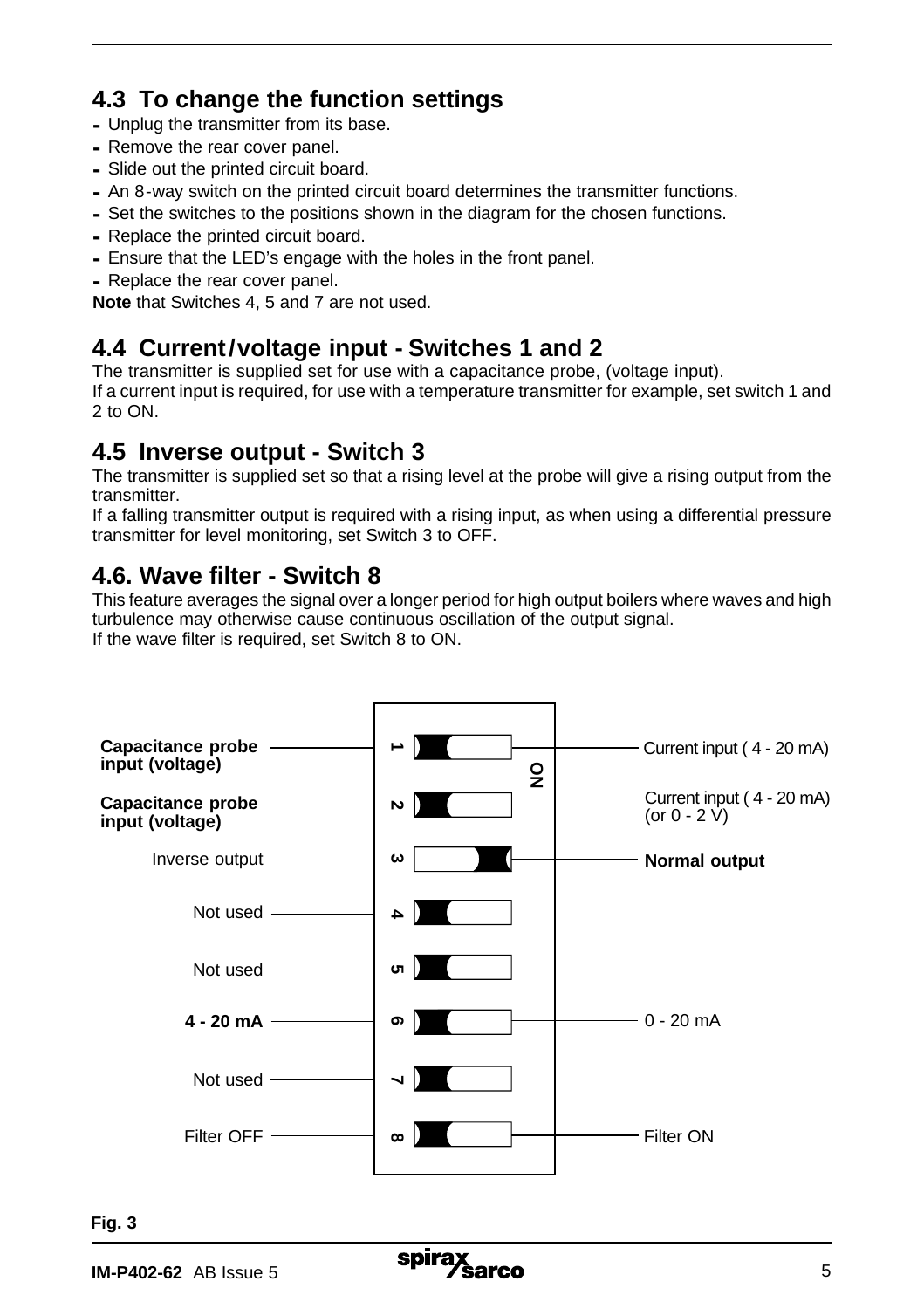## 5. Wiring diagrams

## **Screen connection**

An earth current loop is created if a wire or screen is connected between two earth points, which are at different potential (voltage). If the instructions are followed correctly, then the preamplifier and transmitter screen will only be connected to earth at one end.

### **Note: The PA20 earth terminal is a functional earth rather than a protective earth.**

A protective earth provides protection from electric shock under a single fault condition. This product has double insulation and therefore does not require a protective earth.

A functional earth is used in order for the product to operate. In this application, the earth (tank/boiler shell) is used as the common of the probe/preamplifier. It also provides a sink/drain for any electrical interference.

Ensure that the screen is connected to the earth terminal of the PA20 and to the common terminal of the transmitter.

Ensure the common terminal of the transmitter is not internally earthed. (All Spirax Sarco boiler controls are internally isolated from earth).

The common terminal of the transmitter must only be earthed via the PA20.

### **CAUTION:**

**Do not connect the common terminal to an earth local to the transmitter. To do so may induce an earth current loop, which may reduce the performance or damage the product.**

### **Wiring diagram UL version**

**PA20 preamplifier and LP20 capacitance probe**

(see PA20 and LP20 Installation and Maintenance Instructions)



Ensure resistance from probe body to pipework/boiler shell is less than 1  $\Omega$ .

**Fig. 4**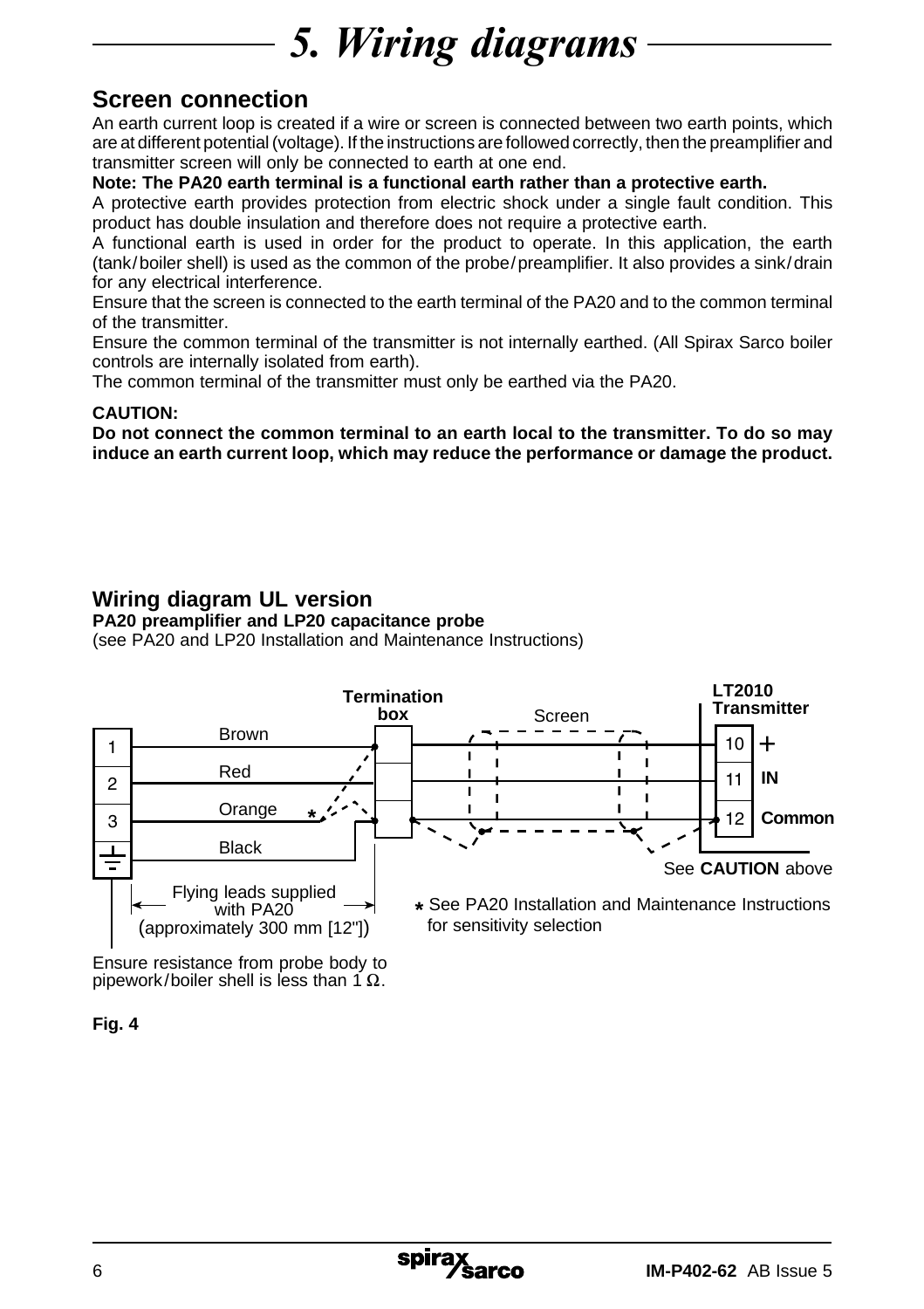



**Fig. 5**